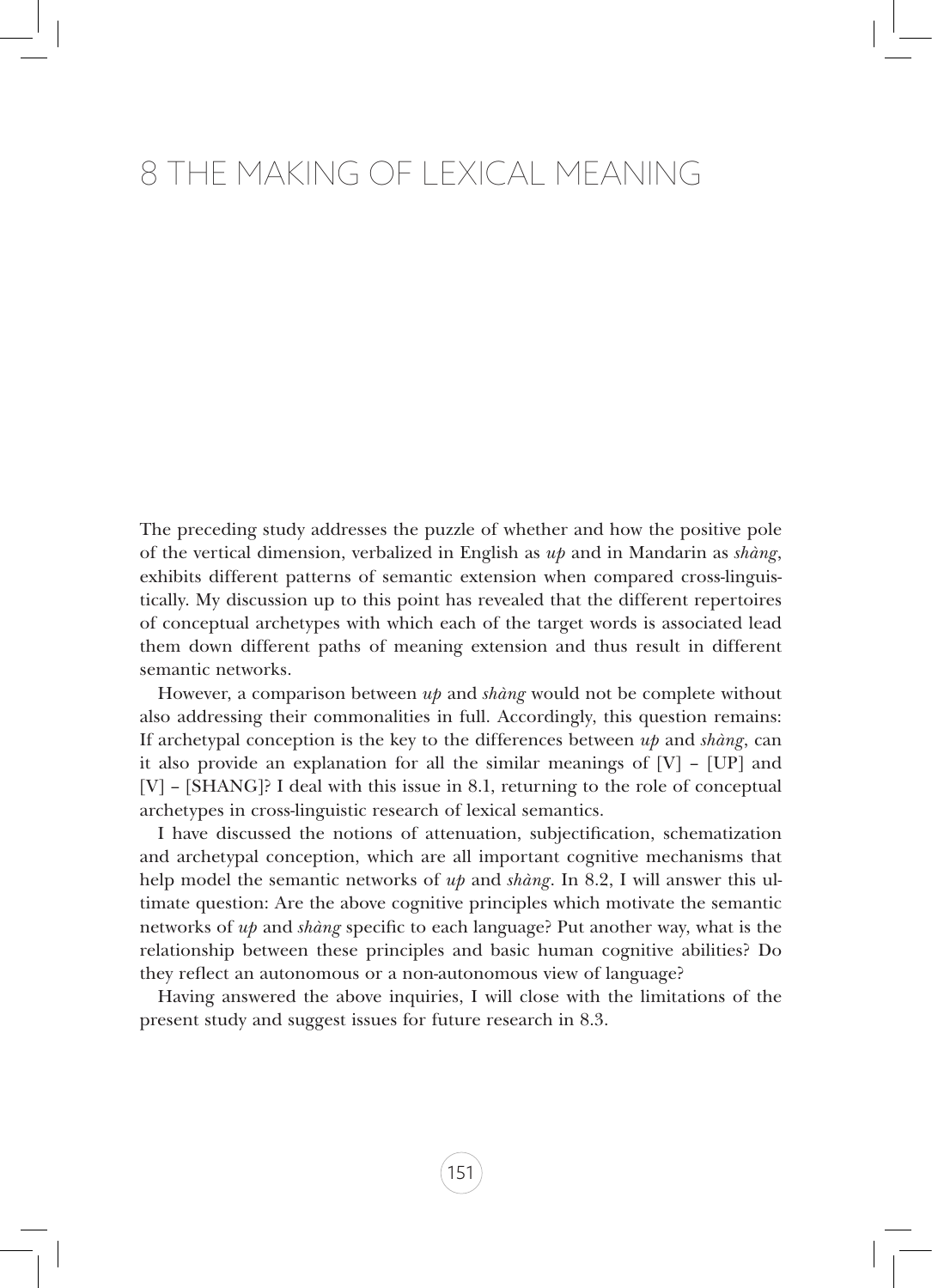## **8.1 Lexical semantics in cross-linguistic comparison**

In this section, I will explore whether the notion of conceptual archetype may help scrutinize and compare the semantics of  $[V]$  –  $[UP]$  and  $[V]$  –  $[SHANG]$ .<sup>95</sup>

As I showed in previous chapters, *up* 'completive' and *shàng* 'completive' are different in terms of their archetypal meanings. On one hand, *up* 'completive' elaborates the archetypal concept of vertical elevation construed in the least objective manner, since the onstage conceptual content of upward motion has completely faded away, leaving behind no onstage conceptual content as the object of conception. The aspectual meaning thus resides exclusively in the mental simulation (performed by the subject of conception) of an entity following an upward path and arriving at a goal. On the other hand, *shàng* 'completive' instantiates an archetypal combination of vertical elevation and rest on a surface, with vertical elevation being completely stripped away and with part of surface reduced, which leaves behind only a trace of contact. Here, vertical elevation is similarly construed least objectively, since it has fully attenuated, while rest on a surface is still midway to full attenuation. Therefore, if we compare that to *up* 'completive', the onstage conceptual content of *shàng* 'completive' has not yet attenuated to an extreme, with the aspectual meaning residing not entirely in, but only partially in, the mental scanning by the subject of conception. Following the above argument, the conceptual divergence between *up* 'completive' and *shàng* 'completive' is twofold. First, although they form cross-linguistic counterparts under certain circumstances, their conceptual substrates differ. In addition to that, the two semantic categories also differ in terms of their degree of attenuation, with the construal of *up* 'completive' involving no identifiable onstage conceptual content, and that of *shàng* still involving the onstage conceptual content of contact.

A comparison between the completive senses of *up* and *shàng* have hence revealed a paradoxical truth: although *up* and *shàng* share a concrete sense of 'vertically higher', which instantiates the same conceptual archetype, the 'completive' senses associated with the positive pole of the vertical dimension in the two languages result from distinct conceptual substrates. The two sets of highly attenuated archetypal concepts, as a consequence, come to express similar aspectual meanings via attenuation, or subjectification if construed from another perspective, given the pivotal role of the mental simulation by the subject of conception.

Now that I have fully addressed the semantic similarity between *up* and *shàng*, I am now in a position to discuss the implications of the present study for cross-linguistic research of lexical semantics. The present study accentuates the importance of the following elements in cross-linguistic research on lexical se-

<sup>95</sup> My analyses in Chapters 4 to 6 only allow us to compare the core senses of *up* and *shàng*, since the metaphorical senses of *shàng* remain yet to be investigated.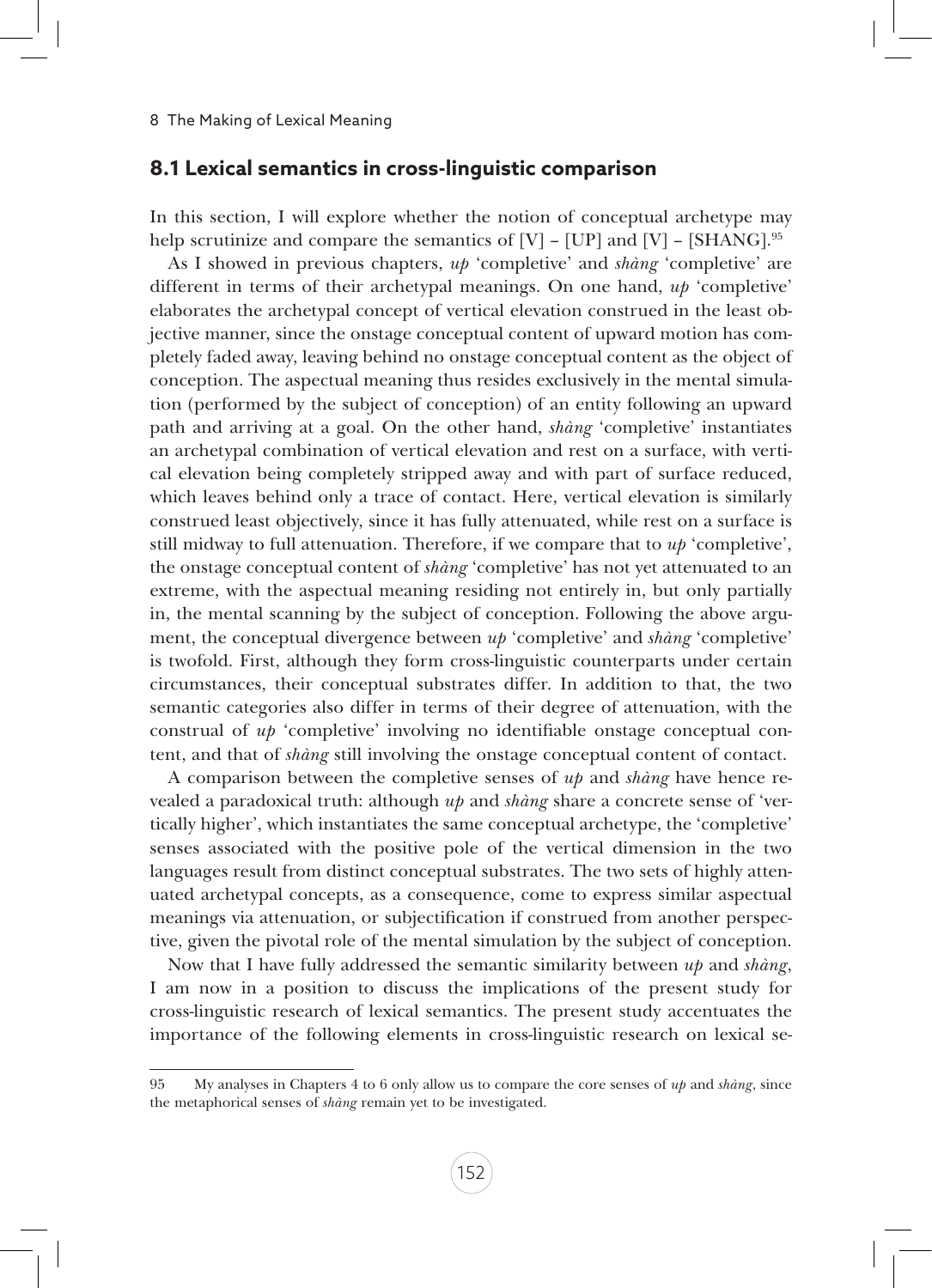mantics: conceptual archetype; semantic attenuation; and subjectification.

The notion of conceptual archetype is the most important of these three since, as I have shown, a semantic analysis based on conceptual archetype can explain why analogous words in two or more languages may come to develop different semantic networks, in spite of their partial semantic and functional overlap. Seemingly similar senses of such cross-linguistic counterparts can also find an explanation in archetypal conception, and it may turn out that similar senses across languages are in essence conceptually distinct.

Attenuation is the second important component in cross-linguistic semantic analysis. This is because distinct sets of conceptual substrates may, by means of attenuation, turn into subjectified senses that reside largely, or in some cases only, in the mental simulation performed by the subject of conception. Such subjectified archetypal meanings across languages may come to overlap to a certain extent.96 Hence, one would not be able to account very well for such semantic similarity between abstract meanings of cross-linguistic counterparts unless the twin factors of attenuation and subjectification are taken into consideration.<sup>97</sup>

## **8.2 Residence of meaning in basic human cognitive abilities**

In addition to the implications for cross-linguistic research on lexical semantics, the present study also bears implications for Cognitive Linguistics in general. The present study reflects the relation between lexical meaning and the following human cognitive factors: mental simulation; archetypal conception; schematization; and most importantly, the close relation between perception and conception.

Firstly, I showed that subjective processing, i.e. mental simulation by the subject of conception, exists in all the senses of *up* and *shàng*, ranging from the prototypical sense, involving the most onstage conceptual content, to the most attenuated sense, which invokes the least onstage conceptual content. Along the way, the gradual bleaching of the onstage conceptual content gives the inherent subjective processing an increasingly prominent role in conceptualization; hence, attenuation of the onstage conceptual content is essentially no different

<sup>96</sup> I doubt the existence of perfect cross-linguistic correspondences and suspect that semantic categories are highly language-specific. Interested readers are referred to Croft's (2001) argument of the radically conventional nature of syntactic categories and its application in comparative stylistics in Verhagen (2012). Readers are also referred to various cross-linguistic studies based on parallel texts (such as Lu 2020, and the references therein).

<sup>97</sup> I suspect that such a claim may not only hold for a cross-linguistic comparison but also for a comparison between analogous constructions within one single language. Lindner (1983), for instance, observes that *up* is sometimes interchangeable with *out* and sometimes with *down*. I claim that such interchangeability may also be accounted for by my proposal and constitutes a potentially interesting topic for future pursuit.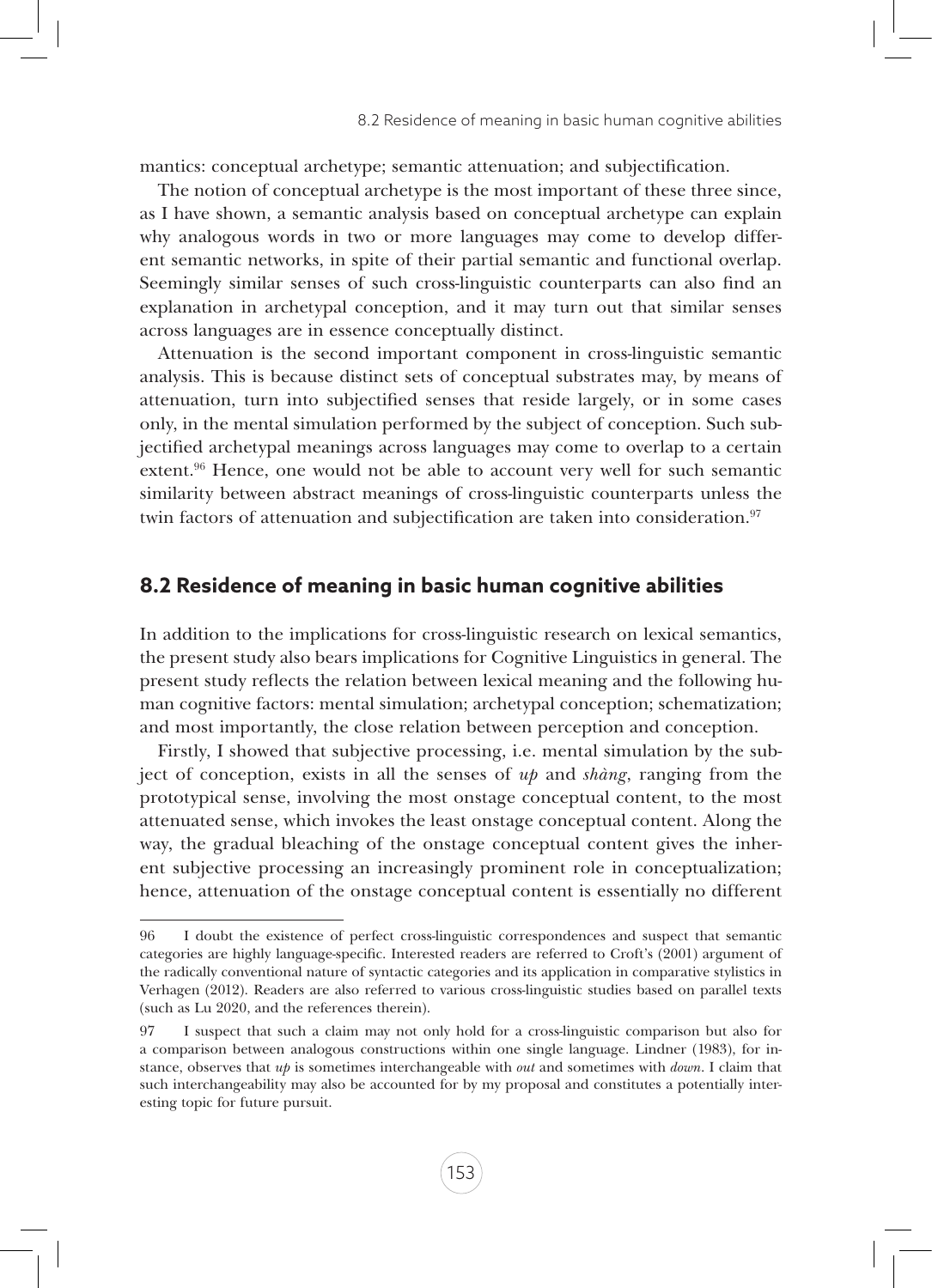from a relatively more prominent role of the mental simulation by the subject of conception. Note that such mental simulation is especially important to abstract meanings, which involves rather scarce onstage conceptual content, and as a result would not be accounted for unless we take into account the subjective mental simulation inherent in all the senses. Therefore, subjective mental simulation is of paramount importance to the study of meaning, both because of its inherent role in all the senses and because it helps us make sense of abstract meanings.

The notion of conceptual archetype also deserves more attention in the study of meaning. As has been mentioned, the prototypical meaning in a semantic network is the archetypal concept most objectively construed, since this concrete meaning prompts the most onstage conceptual content and naturally fills the typical role of the object of conception in a viewing arrangement. In contrast, an attenuated conceptual archetype prompts less onstage conceptual content, which renders its status as an object of conception less typical. A conceptual archetype, if attenuated to the extreme, retains only a trace that is barely readily identifiable and resides only in the mental simulation of the subject of conception in processing the archetypal concept. Therefore, the present study supports Langacker's (1991, 1999, 2006, 2008) proposal that archetypal conception, the ability to identify recurrent patterns in fundamental experiences, be given due attention in the study of language.

The present study also accentuates the importance of schematization in language. As I showed, the highly abstract remnant of subjective processing is schematic, in the sense that it is imminent in and is elaborated by all instantiations. The process of attenuation leaves behind various instantiations; this means that the schematic conceptual archetype is realized with different levels of schematicity, or specificity if put the other way round. Therefore, attenuation can be understood not only as a process of subjectification but also as a process that lays bare the core schema. Such a mechanism of schematization, as Langacker (2008) states, appears not only in the domain of space but also in other abstract conceptual domains, and is thus a domain-independent cognitive ability.

In addition to the above three cognitive abilities, the present study also attests a close relation between perception and conception, as has been argued extensively in Cognitive Linguistics, for the following two reasons. Firstly, as I have claimed, the mechanism of "self-projection" (Ikegami 2008) is involved in the extension from the prototypical meaning to 'approaching' for *up* and to 'forward' for *shàng*. For the construal of such extended senses, the conceptualizer projects himself onto the stage as a part of the conceptual scene, from which the object of conception is conceived. Moreover, as we have seen previously, the gradual attenuation of the onstage conceptual content results in an increasingly more prominent role of the conceptualizer in a construal. As the participation of the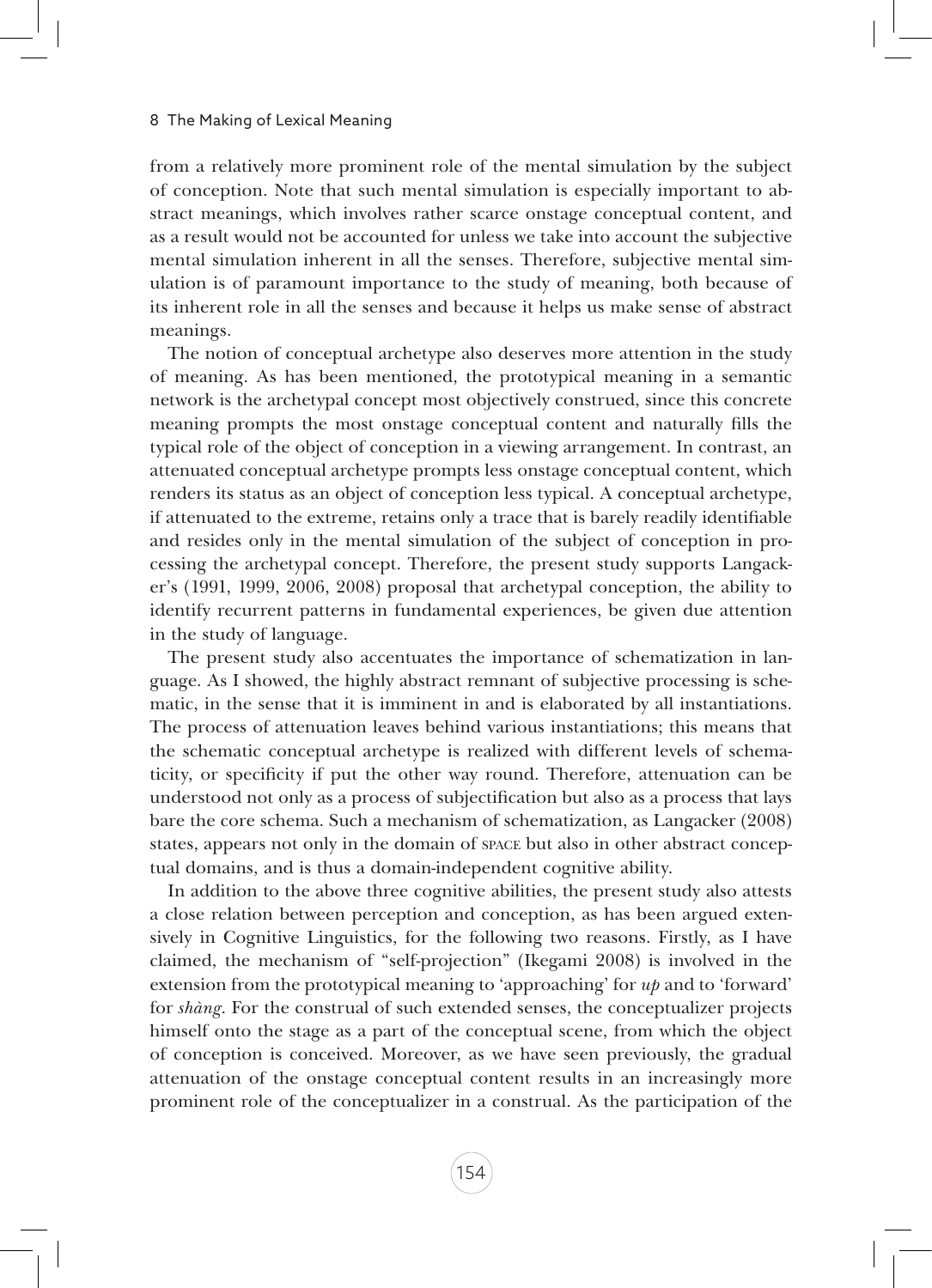conceptualizer in a construal is greater, he behaves less as a typical subject of conception and more as an object of conception. I argue that this parallel relation between perception and conception in the above stage model (Langacker 1985, 1987, 1999, 2008) is embodied, in the sense that human anatomy confines us to being physically present at one place. The impossibility of being omnipresent limits our visual experience and understanding.

In sum, as is shown in the above discussion, the meaning of a symbol and the extensions at its semantic pole is contingent on the collaboration of the above cognitive factors: mental simulation; archetypal conception; schematization; and the parallel relation between perception and conception. The above connections between semantics and cognitive factors support the cognitive view of language as non-autonomous, intertwined with basic human cognitive abilities. In particular, conceptual archetypes play a pivotal role in lexical semantics, as a result of schema formation from recurring sensory-motor experiences. We can also see that there is a tight connection between perpetual experiences and conception, following Langacker's stage model. The above arguments of how lexical semantics interact with sensory-motor experiences are solid evidence against language being independent from other cognitive abilities in the human mind.

## **8.3 Limitations and further studies**

The present study has, of course, some limitations. First of all, as I mentioned in my discussion on *shàng*, the positive pole of the vertical dimension in Mandarin occurs in a variety of constructional schemas, in addition to the [V] – [SHANG] schema. In my corpus, *shàng* also occurs in [SHANG] – [NP], as in *shàng-chē* 'SHANG-car', *shàng-cì* 'SHANG-time', *shàng-děng* 'SHANG-class', and so on, and it also occurs in the schema of [NP] – [SHANG], as in *chē-shàng* 'car-SHANG,' *shèhuì-shàng* 'society-SHANG', *shíjì-shàng* 'fact-SHANG', and so on. Only with a detailed exploration of *shàng* in all possible constructional schemas would we arrive at a comprehensive picture of how the positive pole of the vertical dimension is verbalized in Mandarin. Therefore, exploring the semantics of *shàng* in the above constructional schemas would be worth pursuing in further research.

Another limitation regarding the semantics of *shàng* is how the positive pole of the vertical dimension is instantiated in various abstract conceptual domains, such as quality, quantity, etc. For instance, Chinfa Lien (p.c.) pointed out that the metaphor of powerful is up in the social domain seems to abound in lexical expressions that involve *shàng* in Mandarin, whereas it is not so common for the English *up*. Therefore, a comparison and contrast between the respective repertoires of related abstract conceptual domains of *up* and *shàng* would also be worth further pursuit.